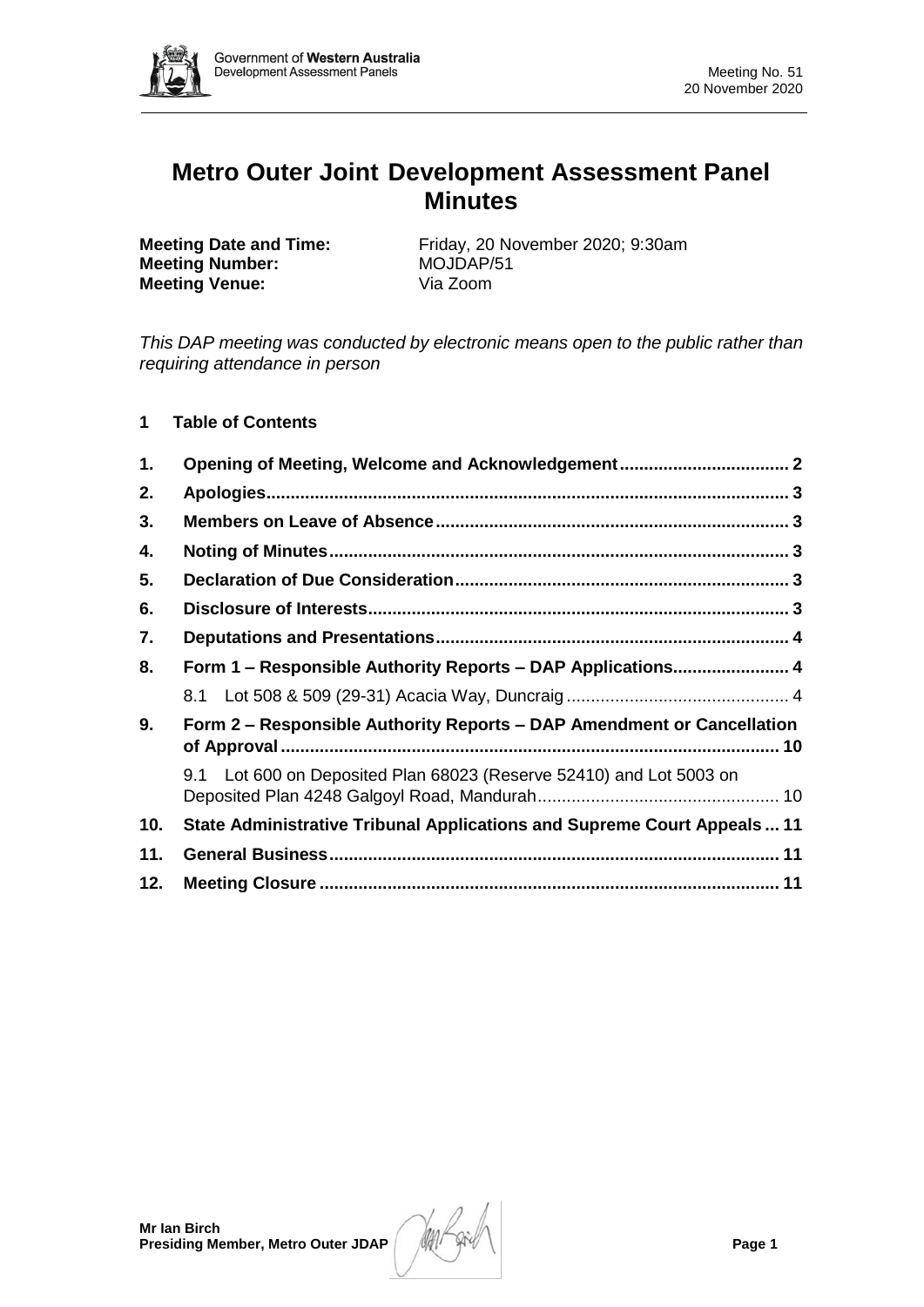

# **Attendance**

# **DAP Members**

Mr Ian Birch (Presiding Member) Ms Sheryl Chaffer (Deputy Presiding Member) Mr Jason Hick (Third Specialist Member)

*Item 8.1* Cr Suzanne Thompson (Local Government Member, City of Joondalup) Cr Philippa Taylor (Local Government Member, City of Joondalup)

*Item 9.1* Cr Caroline Knight (Local Government Member, City of Mandurah)

# **Officers in attendance**

*Item 8.1* Ms Ciara Slim (City of Joondalup) Mr Chris Leigh (City of Joondalup) Mr Jonathan Creedon (City of Joondalup)

*Item 9.1* Mr Arran Sutherland (Western Australian Planning Commission) Ms Alice Brown (Western Australian Planning Commission)

# **Minute Secretary**

Ms Megan Ventris (DAP Secretariat)

# **Applicants and Submitters**

*Item 8.1* Mr David Reynolds (Taylor Burrell Barnett) Mr David Wilkins (i3 Consultants WA) Mr Walt Coulston (CK Property Group) Mr Darren Tempany

*Item 9.1* Mr David Maiorana (Harley Dykstra Pty Ltd)

# **Members of the Public / Media**

There were 5 members of the public in attendance.

# <span id="page-1-0"></span>**1. Opening of Meeting, Welcome and Acknowledgement**

The Presiding Member declared the meeting open at 9:34am on 20 November 2020 and acknowledged the traditional owners and paid respect to Elders past and present of the land on which the meeting was being held.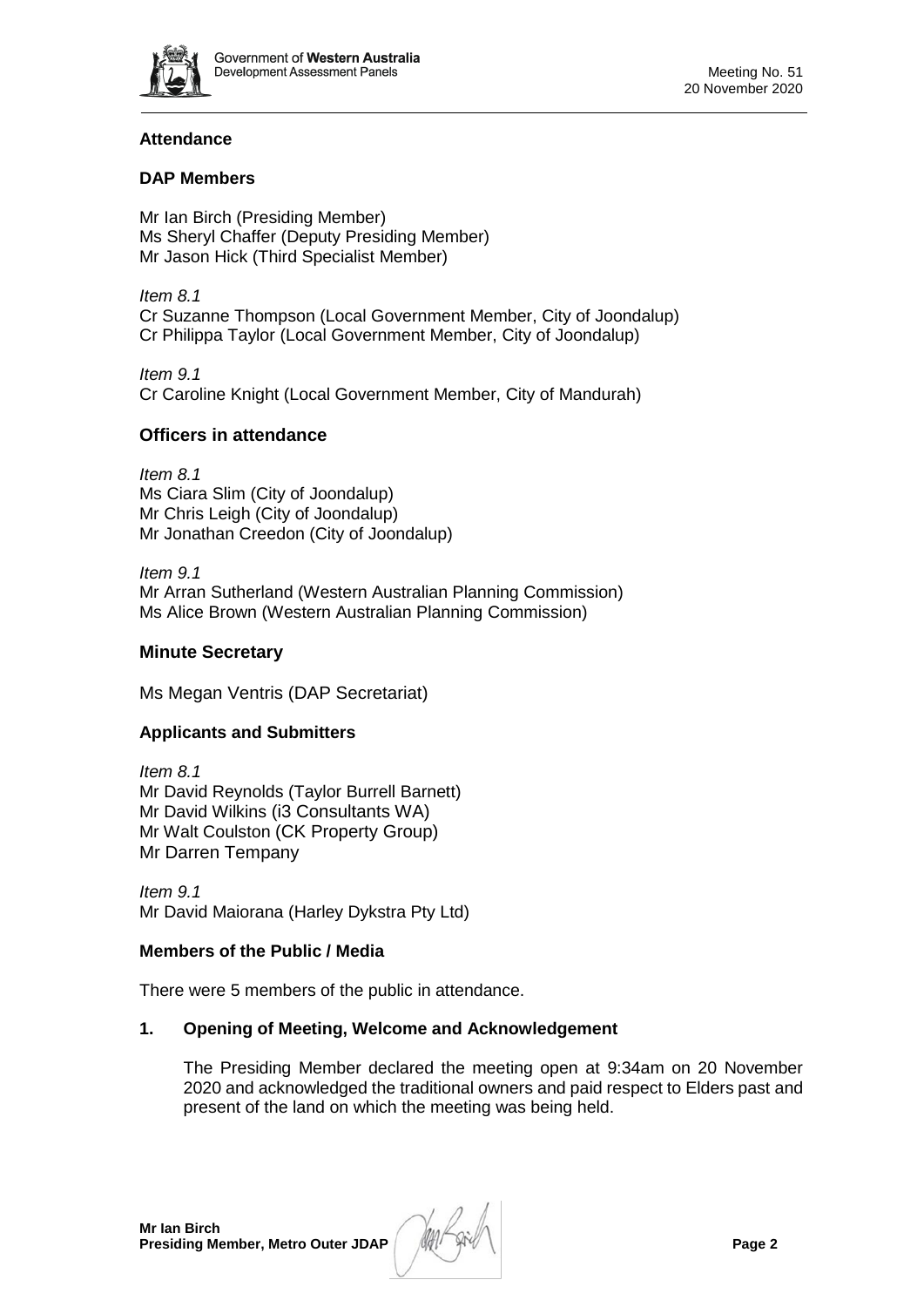

The Presiding Member announced the meeting would be run in accordance with the DAP Standing Orders 2020 under the *Planning and Development (Development Assessment Panels) Regulations 2011.*

# **1.1 Announcements by Presiding Member**

The Presiding Member advised that in accordance with Section 5.16 of the DAP Standing Orders 2020 which states *'A person must not use any electronic, visual or audio recording device or instrument to record the proceedings of the DAP meeting unless the Presiding Member has given permission to do so.',* the meeting would not be recorded.

This meeting was convened via electronic means. Members were reminded to announce their name and title prior to speaking.

# <span id="page-2-0"></span>**2. Apologies**

Cr Darren Lee (Local Government Member, City of Mandurah)

#### <span id="page-2-1"></span>**3. Members on Leave of Absence**

Nil

#### <span id="page-2-2"></span>**4. Noting of Minutes**

DAP members noted that signed minutes of previous meetings are available on the [DAP website.](https://www.dplh.wa.gov.au/about/development-assessment-panels/daps-agendas-and-minutes)

# <span id="page-2-3"></span>**5. Declaration of Due Consideration**

The Presiding Member noted that an addendum to the agenda was published to include details of a DAP direction for further information and responsible authority response in relation to Item 8.1, received on 17 November 2020. An amendment to the addendum was received on 19 November 2020 in relation to condition 22.

All members declared that they had duly considered the documents.

#### <span id="page-2-4"></span>**6. Disclosure of Interests**

DAP Member, Cr Suzanne Thompson, declared an Impartiality Interest in item 8.1. As part of my duties as Ward Councillor, I have met with local members of the community to hear their views on this matter and explained the JDAP process.

In accordance with section 6.2 and 6.3 of the DAP Standing Orders 2020, the Presiding Member determined that the member listed above, who had disclosed a Impartiality Interest, was permitted to participate in the discussion and voting on the item.

# **PROCEDURAL MOTION**

**Moved by:** Cr Suzanne Thompson **Seconded by:** Cr Philippa Taylor

That the application at Item 9.1 be heard prior to the application at Item 8.1.

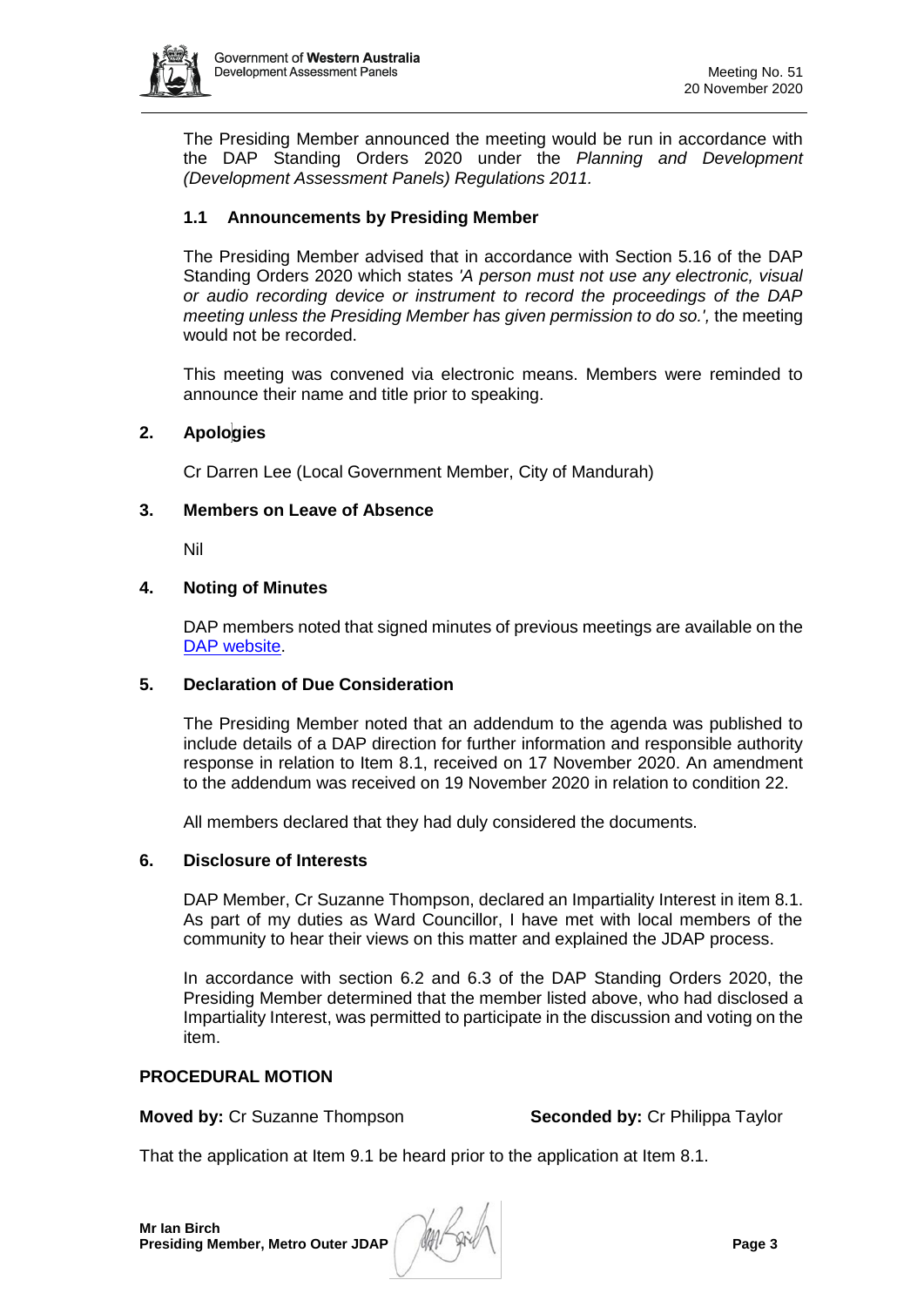

# **The Procedural Motion was put and CARRIED UNANIMOUSLY.**

**REASON:** To allow item 9.1 to be heard prior to item 8.1.

Cr Phillipa Taylor and Cr Suzanne Thompson (City of Joondalup) left the panel at 9:37am. Cr Caroline Knight (City of Mandurah) joined the panel at 9:37am.

## <span id="page-3-0"></span>**7. Deputations and Presentations**

- **7.1** Mr Darren Tempany addressed the DAP in support of the report recommendation, against the proposed development for the application at Item 8.1 and responded to questions from the panel.
- **7.2** Mr David Reynolds (Taylor Burrell Barnett) addressed the DAP against the report recommendation, but in support of the proposed development for the application at Item 8.1 and responded to questions from the panel.
- **7.3** The City of Joondalup addressed the DAP in relation to the application at Item 8.1 and responded to questions from the panel.

#### *The presentations at Items 7.1 - 7.3 were heard prior to the application at Item 8.1.*

<span id="page-3-1"></span>Cr Phillipa Taylor and Cr Suzanne Thompson (City of Joondalup) joined the panel at 9:42am

#### **8. Form 1 – Responsible Authority Reports – DAP Application**s

#### <span id="page-3-2"></span>**8.1 Lot 508 & 509 (29-31) Acacia Way, Duncraig**

| <b>Child Care Premises</b>    |  |
|-------------------------------|--|
| <b>Taylor Burrell Barnett</b> |  |
| Lot 508: Ms A J P Ruffino     |  |
| Lot 509: Mr C G Apsland       |  |
| City of Joondalup             |  |
| DAP/20/01841                  |  |
|                               |  |

#### **REPORT RECOMMENDATION**

**Moved by:** Cr Suzanne Thompson **Seconded by:** Cr Philippa Taylor

1. **Refuse** DAP Application reference DAP/20/01841 and accompanying plans (dated 26 October 2020) in accordance with Clause 68 of Schedule 2 (Deemed Provisions) of the *Planning and Development (Local Planning Schemes) Regulations 2015*, and the provisions of the City of Joondalup Local Planning Scheme No. 3, for the following reasons:

#### **Reasons:**

1. In accordance with Schedule 2, Clause 67(g) of the *Planning and Development (Local Planning Scheme) Regulations 2015* the proposed development does not comply with the provisions of the City's *Child Care Premises Local Policy* as: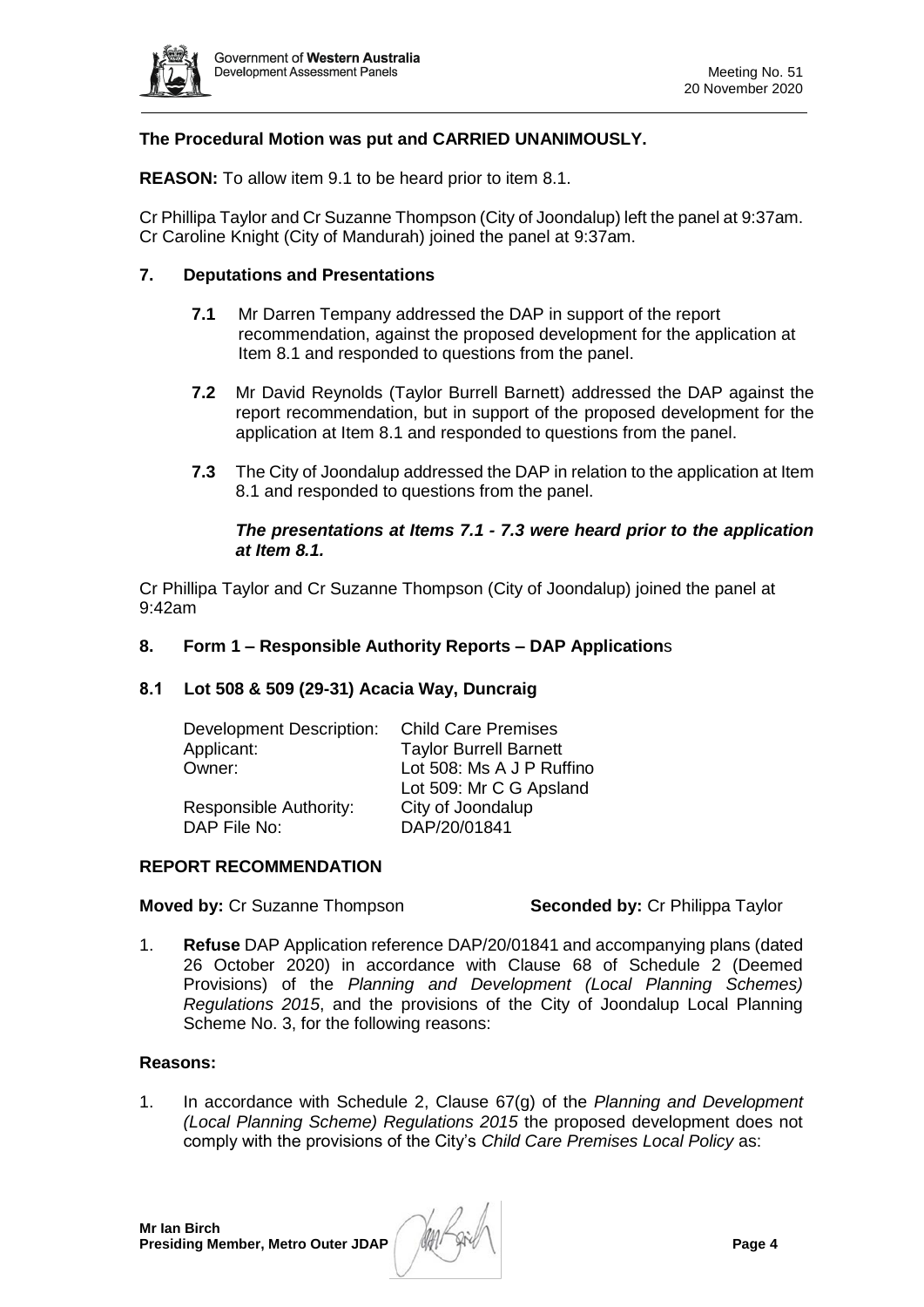

- a. The proposed development is not located adjacent to non-residential uses; and
- b. the access for the proposed development is not located from a Local Distributor Road and in such a manner that discourages the use of nearby Access Roads, in this instance being Acacia Way, for turning movements.

# **The Report Recommendation was put and LOST (2/3).**

- For: Cr Suzanne Thompson Cr Philippa Taylor
- Against: Mr Ian Birch Ms Sheryl Chaffer Mr Jason Hick

## **ALTERNATE MOTION**

**Moved by:** Ms Sheryl Chaffer **Seconded by:** Mr Jason Hick

*With the approval of the mover and seconder, the following amendments were made:*

i. That condition no. 1 be deleted and the remaining conditions be renumbered accordingly.

**REASON:** Condition 1 is a duplication as it is already stated in the preamble.

ii. That condition no. 22 (now condition no. 21) be amended to read as follows:

*All external fixtures and utilities (e.g. air conditioning units, piping, ducting and water tanks) shall be located so as to minimise any visual and noise impact on surrounding landowners, and screened from view from the street or integrated with the building design. This includes placement of the air conditioning units within the basement car park as indicated on the approved plans. Details shall be submitted to and approved by the City prior to the commencement of development.* 

**REASON:** This section of the condition does not apply to this development.

That the Metro Outer JDAP resolves to:

**Approve** DAP Application reference DAP/20/01841 and accompanying plans (Attachment 2) in accordance with Clause 68 of Schedule 2 (Deemed Provisions) of the *Planning and Development (Local Planning Schemes) Regulations 2015*, and the provisions of the City of Joondalup *Local Planning Scheme No. 3*, and pursuant to clause 24(1) and 26 of the *Metropolitan Region Scheme* subject to the following conditions:

- 1. This decision constitutes planning approval only and is valid for a period of two years from the date of approval. If the subject development is not substantially commenced within the specified period, the approval shall lapse and be of no further effect.
- 2. This approval relates to the Child Care Premises and associated works only and development shall be in accordance with the approved plan(s), any other

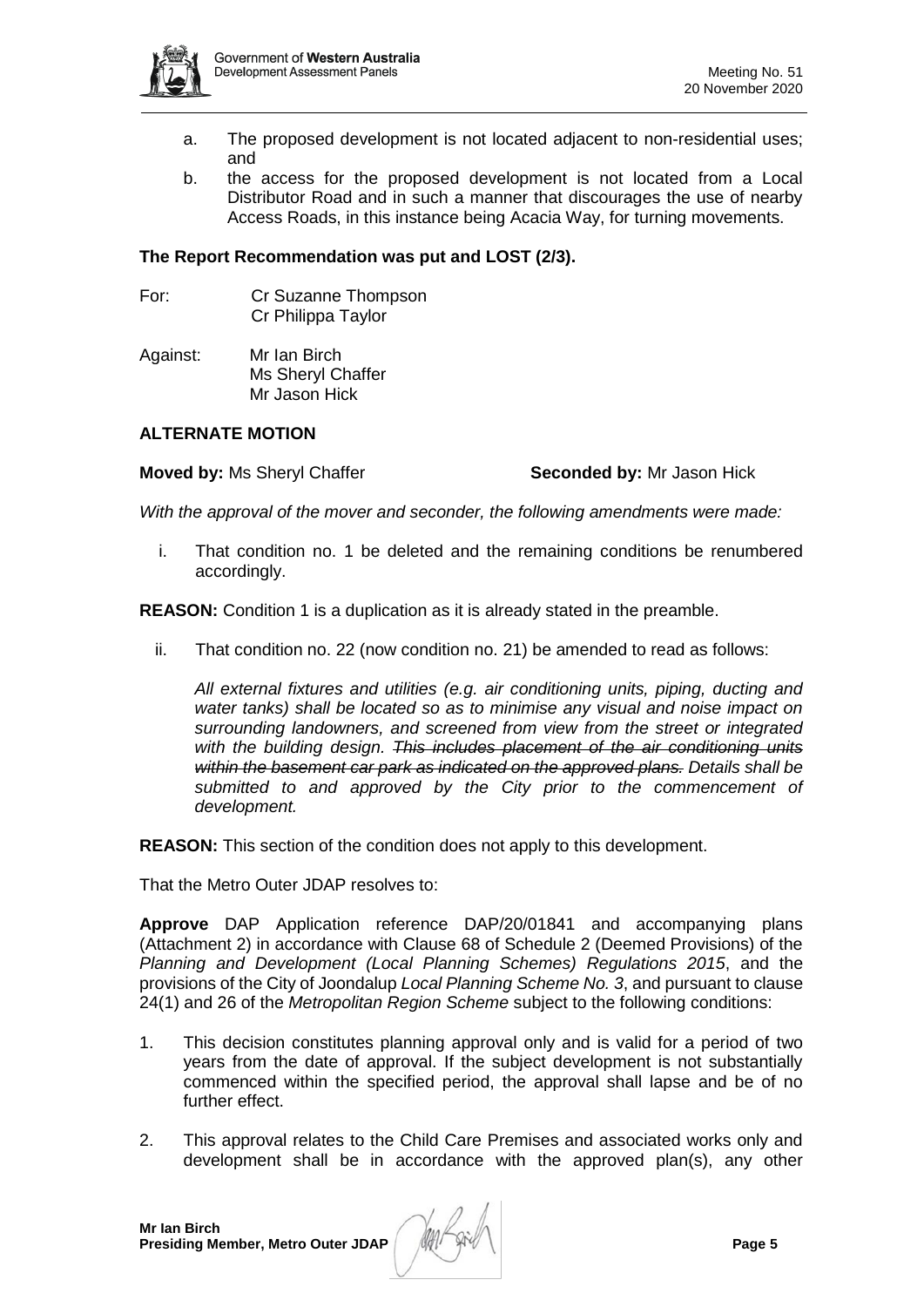

supporting information and conditions of approval. It does not relate to any other development on the lot.

- 3. The lots included shall be amalgamated prior to occupancy certification.
- 4. A maximum of 92 children and 15 staff on the premises at any one time.
- 5. The hours of operation for the centre shall be between 7:00am to 6.30pm Monday to Friday. Child Care Centre staff shall not arrive at the centre before 6:30am and be off site by 7:00pm.
- 6. The proposed Child Care Premises shall operate in accordance with the approved Operations Management Plan dated October 2020 to the satisfaction of the City.
- 7. A Noise Management Plan, addressing the impact of noise on surrounding properties is to be submitted to, and approved by the City prior to occupation of the development. The Noise Management Plan is to incorporate all recommendations of the Environmental Acoustic Assessment dated 14 August 2020 (Attachment 6).

Operation of the Child Care Premises shall then be carried out in accordance with the approved Noise Management Plan.

- 8. The applicant shall remove the existing crossover, including any concrete apron, and reinstate any kerbing, landscaping, footpath and/or other infrastructure to the satisfaction of the City. These works shall be completed within 28 days of the completion of construction of the new crossover.
- 9. The car parking bays, driveways and access points shown on the approved plans are to be designed, constructed, drained and marked in accordance with the Australian Standards (AS2890), prior to the occupation of the development. These bays are to be thereafter maintained to the satisfaction of the City.
- 10. Two (2) bicycle parking spaces shall be designed and installed in accordance with the Australian Standard for Off-street Car parking – Bicycles (AS2890.3-1993), prior to occupation of the development and thereafter maintained to the satisfaction of the City.
- 11. A full schedule of colours and materials for all exterior parts to the building is to be submitted to and approved by the City prior to the commencement of development. Development shall be in accordance with the approved schedule to the satisfaction of the City.
- 12. The open style fencing indicated along the Acacia Way frontage shall be visually permeable (as defined in the Residential Design Codes).
- 13. No solid walls, fences or other structures higher than 0.75 metres shall be constructed within 1.5 metres of where the driveway meets the street boundary.
- 14. A notification, pursuant to section 70A of the *Transfer of Land Act 1893*, shall be placed on the certificate of title for the subject lot. The notification shall be at the owner/applicants' expense and lodged with the City of Joondalup for execution prior to commencement of development, and placed on the certificate of title prior to occupation of the development. The notification is to state as follows:

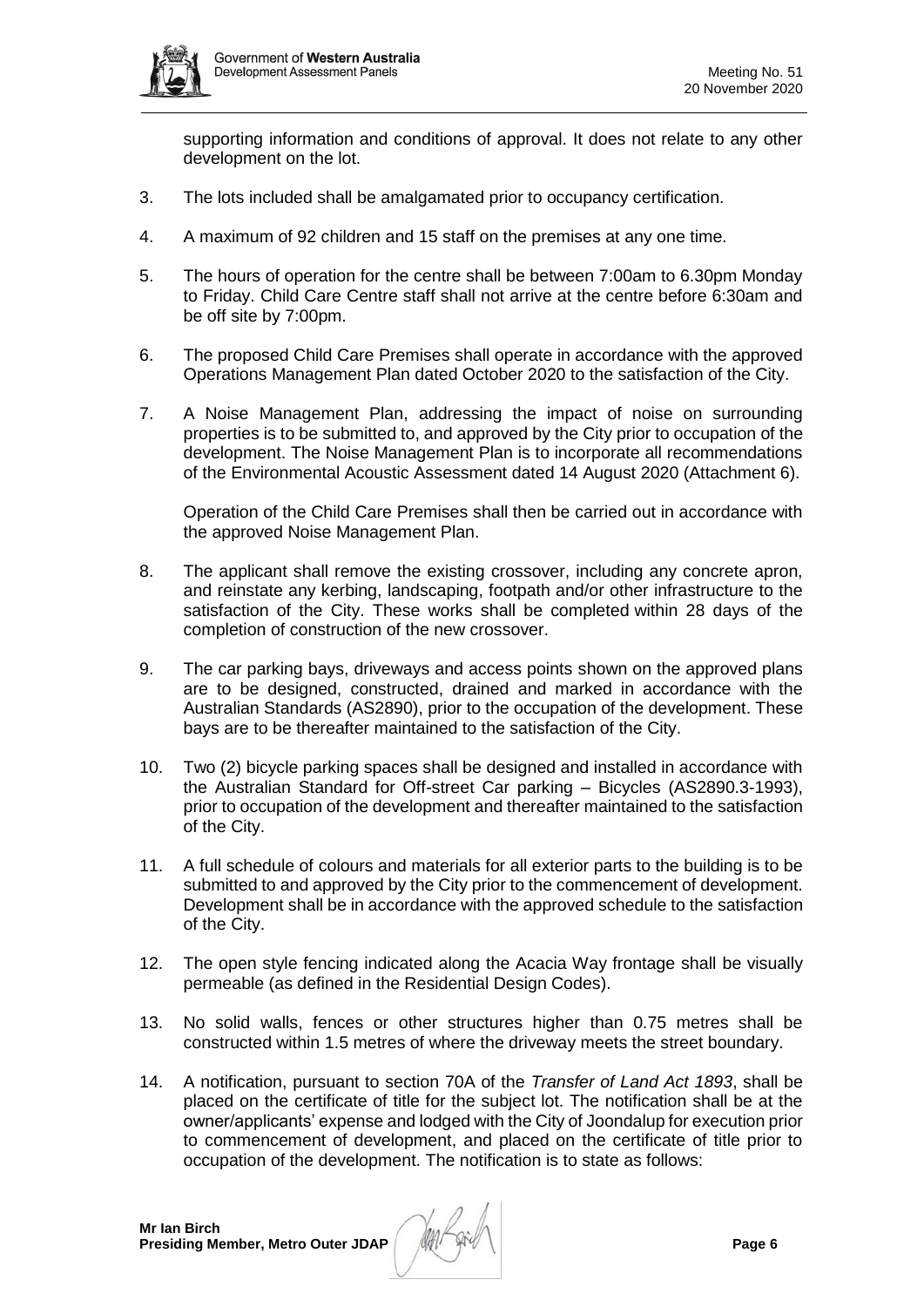

*'This lot is in the vicinity of a transport corridor and is affected, or may in the future be affected, by road and rail transport noise. Road and rail transport noise levels may rise or fall over time depending on the type and volume of traffic.'*

- 15. The proposed development shall be constructed to comply with the relevant provisions of *State Planning Policy 5.4: Road and Rail Noise* (and the associated Guidelines) prior to occupation of the development.
- 16. A Waste Management Plan indicating the method of rubbish collection is to be submitted prior to the commencement of development and approved by the City prior to the development first being occupied and thereafter implemented to the satisfaction of the City. No waste collection is permitted from the Marmion Avenue Road Reserve.
- 17. A Construction Management Plan shall be submitted to and approved by the City prior to the commencement of development. The management plan shall include details regarding mitigation measures to address impacts associated with construction works and shall be prepared to the specification and satisfaction of the City. The construction works shall be undertaken in accordance with the approved Construction Management Plan.
- 18. Detailed landscaping plans shall be submitted to the City for approval prior to the commencement of development. These landscaping plans are to indicate the proposed landscaping treatment(s) of the subject site and the adjoining road verge(s), and shall:
	- a. Provide landscaping that discourages the parking of vehicles within the verge;
	- b. Provide landscaping screening adjacent to the front boundary, of a sufficient height and density to reduce the visibility of the access ramping from Coolibah Drive;
	- c. Provide details of the play equipment and shade structures within the outdoor play area, incorporating minimum concrete or brick paved areas;
	- d. Provide all details relating to paving and treatment of verges;
	- e. Be drawn at an appropriate scale of either 1:100, 1:200 or 1:500;
	- f. Show spot levels and/or contours of the site;
	- g. Be based on water sensitive urban design principles to the satisfaction of the City;
	- h. Be based on Designing out Crime principles to the satisfaction of the City;
	- i. Show all irrigation design details.
- 19. Landscaping and reticulation shall be established in accordance with the approved landscaping plans, Australian Standards and best trade practice prior to the development first being occupied and thereafter maintained to the satisfaction of the City.
- 20. Retaining walls shall be of a clean finish and made good to the satisfaction of the City.
- 21. All external fixtures and utilities (e.g. air conditioning units, piping, ducting and water tanks) shall be located so as to minimise any visual and noise impact on surrounding landowners, and screened from view from the street or integrated with

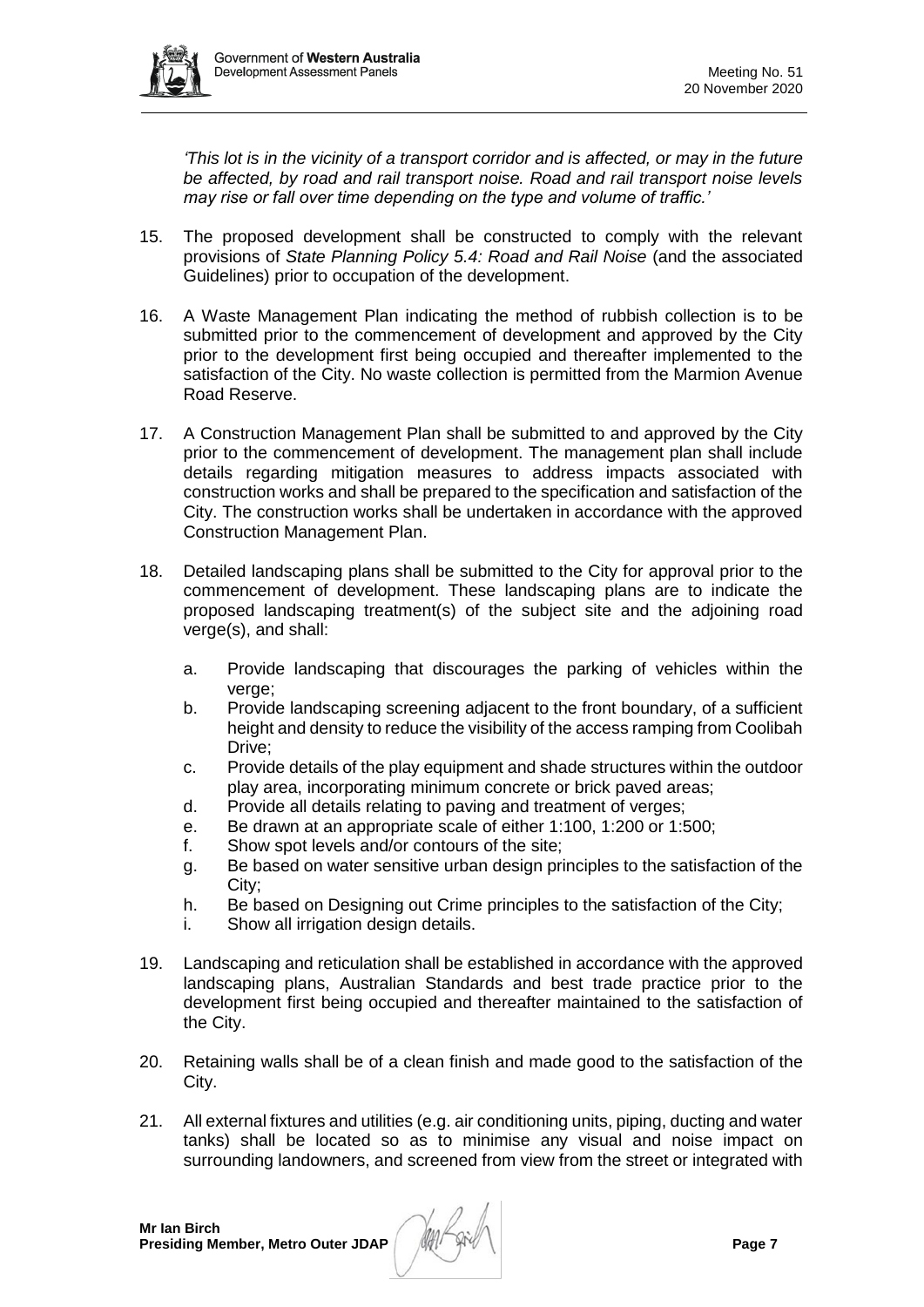

the building design. Details shall be submitted to and approved by the City prior to the commencement of development.

- 22. The signage shall:
	- a. not be illuminated;
	- b. not include fluorescent, reflective or retro reflective colours;
	- c. be established and thereafter maintained of a high standard

to the satisfaction of the City.

- 23. All external walls of the proposed building shall be of a clean finish and shall at all times be free of vandalism, to the satisfaction of the City.
- 24. All stormwater shall be collected on-site and disposed of in a manner acceptable to the City.
- 25. All development shall be contained within the property boundaries.

# **Advice Notes:**

1. Further to condition 1, the City of Joondalup *Local Planning Scheme No. 3* defines 'Child Care Premises' as:

*"premises where:*

- *a. an education and care service as defined in the Education and Care Services National Law (Western Australia) section 5(1), other than a family day care service as defined in that section, is provided; or*
- *b. a child care service as defined in the Child Services Act 2007 section 4 is provided."*
- 2. The City encourages the applicant/owner to incorporate materials and colours to the external surface of the development, including roofing, that have low reflective characteristics to minimise potential glare from the development impacting the amenity of the adjoining or nearby neighbours.
- 3. Any existing infrastructure/assets within the road reserve are to be retained and protected during construction of the development and are not to be removed or altered. Should any infrastructure or assets be damaged during the construction of the development, it is required to be reinstated to the satisfaction of the City.
- 4. In regard to condition 7, any amendments to the Operations Management Plan are to be approved by the City.
- 5. In regard to condition 13, the Residential Design Codes define visually permeable as:

*In reference to a wall, gate, door or fence that the vertical surface has:*

- *a. continuous vertical or horizontal gaps of 50mm or greater width occupying not less than one third of the total surface area;*
- *b. continuous vertical or horizontal gaps less than 50mm in width, occupying at least one half of the total surface area in aggregate; or*
- *c. a surface offering equal or lesser obstruction to view.*

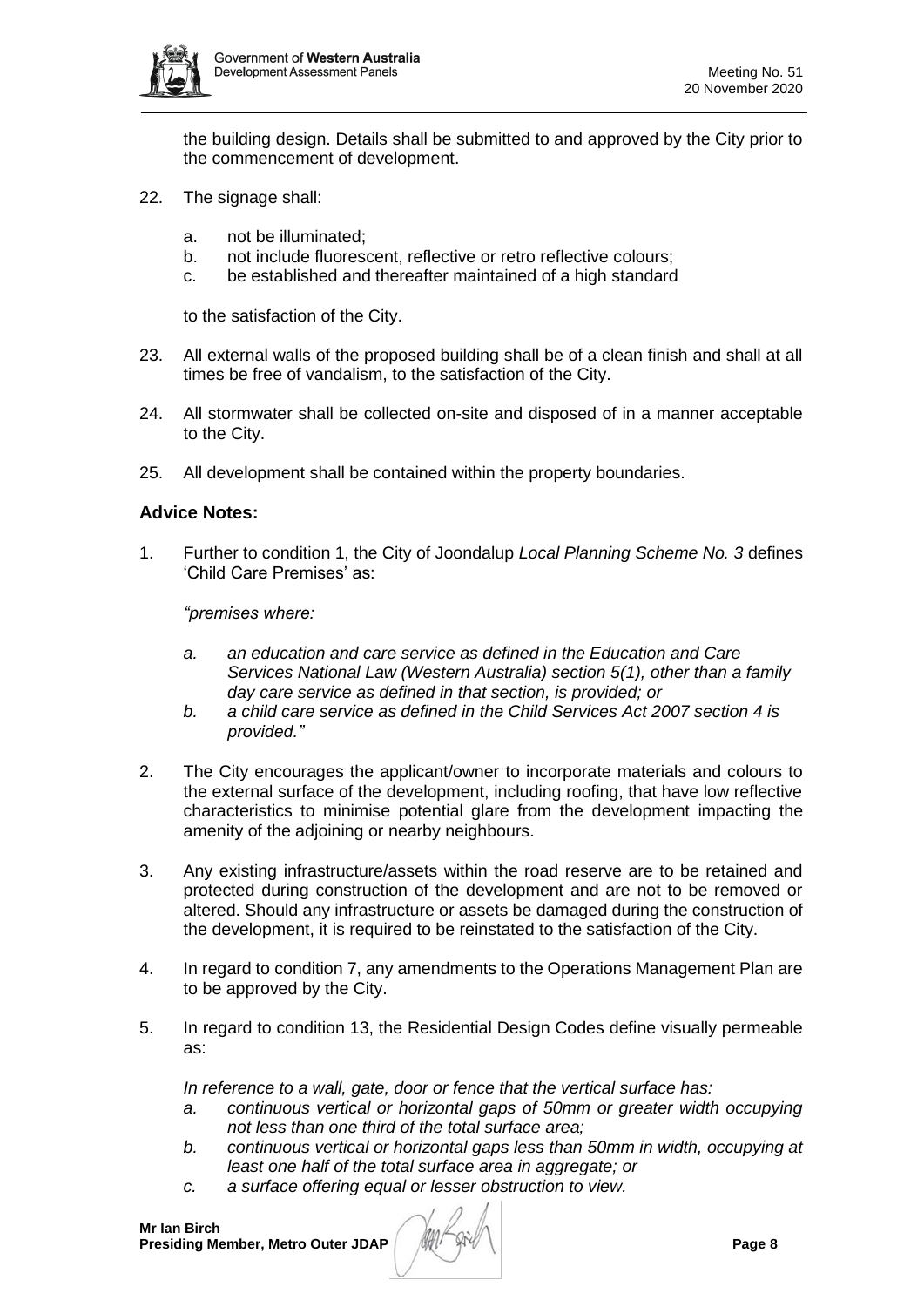

*as viewed directly from the street.*

- 6. In regard to condition 16, the treatment standards as specified in the *State Planning Policy 5.4 Acoustic Assessment* (dated 12 August 2020) provided as part of the application shall be implemented to the satisfaction of the City.
- 7. In regard to condition 18, the construction management plan shall be prepared using the City's Construction Management Plan template which can be provided upon request.
- 8. All lighting to the centre is to be designed to minimise light spillage onto the surrounding residential properties and be in accordance with the requirements of Australian Standard AS1158.
- 9. Bin store and wash down area to be provided with a hose cock and have a concrete floor graded to an industrial floor waste connected to sewer.
- 10. Laundry to be provided with a floor waste in accordance with the City's Local Laws. In addition to having mechanical ventilation it is recommended that laundry areas be provided with condensation dryers to minimise the likelihood of mould occurring.
- 11. Ventilation to toilets and any other room which contains a w/c must comply with the *Sewerage (Lighting, Ventilation and Construction) Regulations 1971.*
- 12. Development to be set up and run in compliance with the *Food Act 2008* and the *Australia New Zealand Food Standards Code*. Consideration should be given to having adequate number of sinks in the main kitchen including a dedicated food preparation sink. The applicant is encouraged to send detailed kitchen fit out plans to the City's Health Services for comment prior to lodging a certified building permit. For further information please contact Health & Environmental Services on 9400 4933.
- 13. Stormwater discharge (if any) shall not exceed pre-development discharge to the Marmion Avenue Road Reserve.

#### **The Alternate Motion was put and CARRIED (3/2).**

- For: Mr Ian Birch Ms Sheryl Chaffer Mr Jason Hick
- Against: Cr Suzanne Thompson Cr Philippa Taylor

**REASON:** The panel in majority concluded that the proposal, a discretionary use, is consistent with the land use objective of providing a range of compatible non-residential uses and is conveniently accessible to the nearby local shopping centre and schools.

Resident concerns regarding traffic impact were carefully considered however the panel was satisfied that the submitted Traffic Impact Statement (TIS), which had been reviewed and accepted by the city's engineers, was fair and accurate and found no undue impact on the local road network, including Acacia Way. Main Roads WA also assessed the TIS

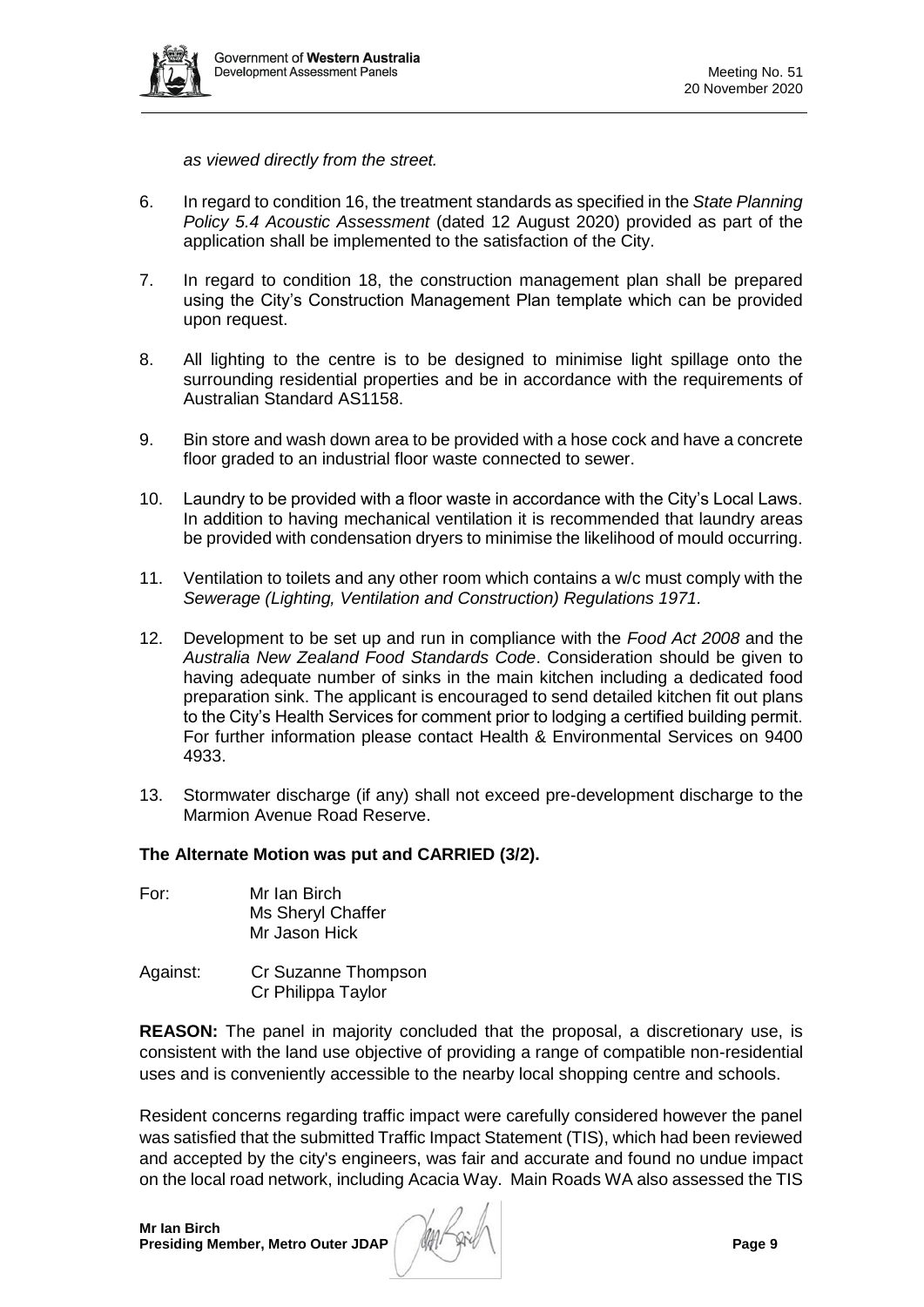and concluded no objection to the development and no adverse impact on regional road network, including Marmion and Marri Road intersection.

Although vehicular access is from a local road, contrary to the City's local planning policy the submitted TIS clearly demonstrated that traffic impacts during peak use times on the local street network can be adequately and safely accommodated.

Car parking provided on site is compliant with the local planning policy requirements and, as outlined in the Responsible Authority Report, all other development standards are either achieved or satisfy acceptable design solutions. The application has been reviewed by the Development Design Review Panel and is assessed as having adequately addressed their comments and recommendations.

Other amenity issues such as noise will be mitigated by the design and the submitted acoustic report verified that the proposal complies with noise regulations.

Whilst not adjacent to non-residential uses, as preferred in the LPP, the subject site is surrounded on three sides by roads, one being Marmion Avenue, a Primary Regional Road. The Child Care building is well set back from the one abutting residential property, to the south, with outdoor play areas located further away, on the northern side of the centre building.

The premises will provide a local facility for the surrounding residential community.

#### <span id="page-9-0"></span>**9. Form 2 – Responsible Authority Reports – DAP Amendment or Cancellation of Approval**

#### <span id="page-9-1"></span>**9.1 Lot 600 on Deposited Plan 68023 (Reserve 52410) and Lot 5003 on Deposited Plan 4248 Galgoyl Road, Mandurah**

| <b>Development Description:</b><br><b>Proposed Amendments:</b> | Mandurah Station Multi Storey Car Park Complex<br>Multi-Storey Car Park Complex at Mandurah         |  |  |
|----------------------------------------------------------------|-----------------------------------------------------------------------------------------------------|--|--|
|                                                                | Station - Modifications to building height and car<br>parking                                       |  |  |
| Applicant:                                                     | Harley Dykstra Pty Ltd                                                                              |  |  |
| Owner:                                                         | State of Western Australia (with a management<br>order to the Public Transport Authority) (Lot 600) |  |  |
|                                                                | Public Transport Authority (Lot 5003)                                                               |  |  |
| Responsible Authority:<br>DAP File No:                         | Western Australian Planning Commission<br>DAP/19/01677                                              |  |  |

#### **REPORT RECOMMENDATION**

#### **Moved by: Cr Caroline Knight <b>Seconded by:** Ms Sheryl Chaffer

1. **Accept** that the DAP Application reference DAP/19/01677 as detailed on the DAP Form 2 dated 8 October 2020 is appropriate for consideration as a minor amendment to an existing development approval in accordance with regulation 17 of the *Planning and Development (Development Assessment Panels) Regulations 2011*; and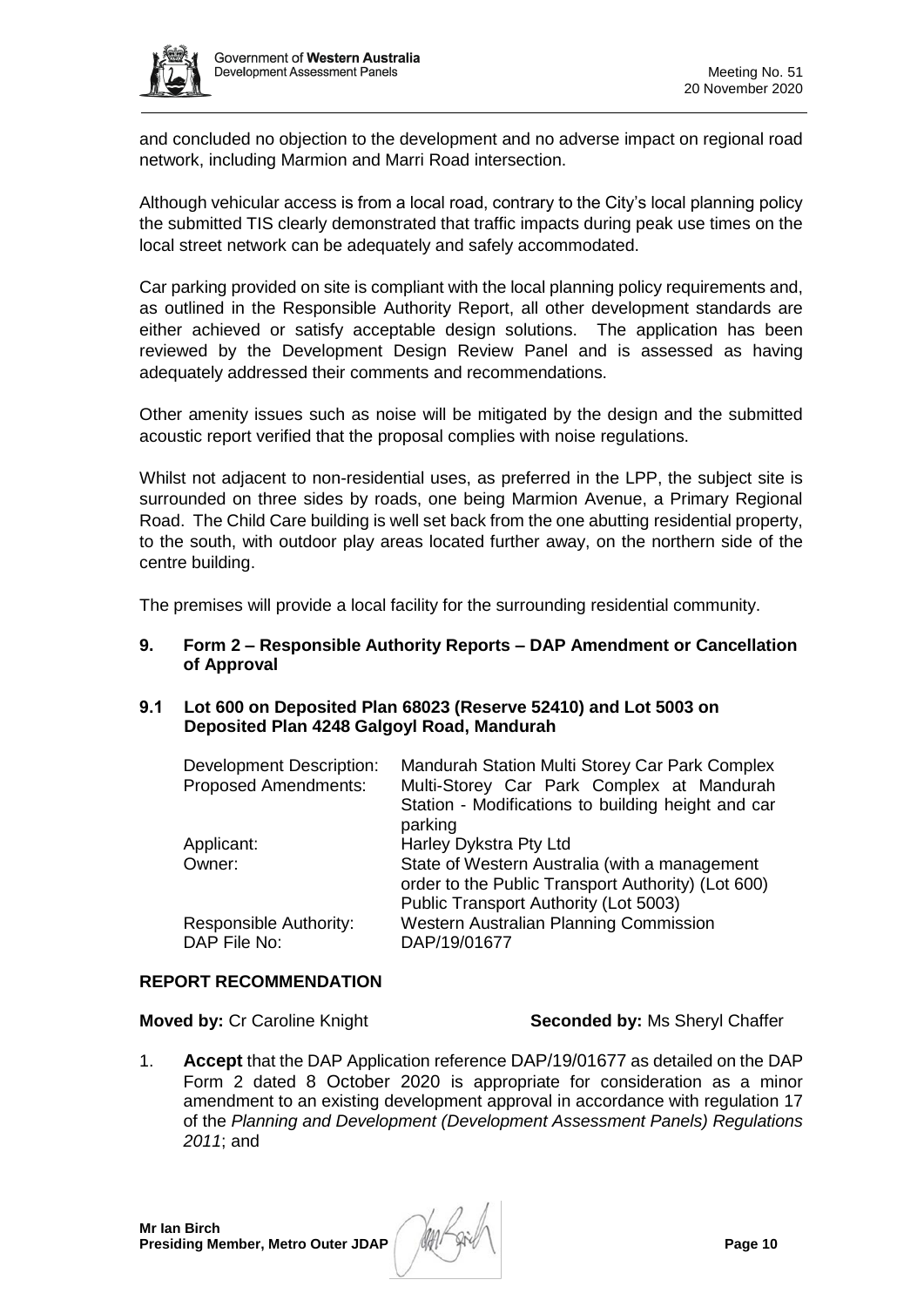

2. **Approve** DAP Application reference DAP/19/01677 and accompanying plans in accordance with Clause 18 of the Peel Region Scheme for the proposed minor amendment to the approved development at Lot 600 on Deposited Plan 68023 (Reserve 52410) and Lot 5003 on Deposited Plan 4248, Mandurah.

All other conditions and requirements detailed on the previous approval dated 27 November 2019 shall remain applicable.

# **The Report Recommendation was put and CARRIED UNANIMOUSLY.**

**REASON:** In accordance with the RAR assessment and recommendation. The proposed amendments to the car park are minor and will result in improved facade articulation and presentation to the street. There is no change to the building footprint or access arrangements and the additional car park spaces have no traffic impact on the surrounding road network and may encourage increased rail transport patronage.

Cr Caroline Knight (City of Mandurah) left the panel at 9:42am.

#### <span id="page-10-0"></span>**10. State Administrative Tribunal Applications and Supreme Court Appeals**

| <b>Current SAT Applications</b>    |                         |                                                                    |                                                                                           |                       |  |  |  |  |  |
|------------------------------------|-------------------------|--------------------------------------------------------------------|-------------------------------------------------------------------------------------------|-----------------------|--|--|--|--|--|
| File No. &<br><b>SAT</b><br>DR No. | <b>LG Name</b>          | <b>Property</b><br><b>Location</b>                                 | <b>Application</b><br><b>Description</b>                                                  | <b>Date</b><br>Lodged |  |  |  |  |  |
| DAP/19/01708<br>DR 138/2020        | City of<br>Kwinana      | Lot 108 Kwinana<br>Beach Road,<br>Kwinana                          | <b>Proposed Bulk</b><br>Liquid Storage for<br><b>GrainCorp Liquid</b><br><b>Terminals</b> | 01/07/2020            |  |  |  |  |  |
| DAP/19/01575<br>DR 256/2019        | City<br>of<br>Armadale  | Lot<br>9007(76)<br>Southampton<br>Piara<br>Drive,<br><b>Waters</b> | Lifestyle<br>Village<br>(Piara<br>Waters<br>Lifestyle Village)                            | 10/12/2019            |  |  |  |  |  |
| DAP/01729<br>DR 176/2020           | City<br>of<br>Kalamunda | 130<br>(74)<br>Lot<br>Warlingham Drive,<br>Lesmurdie               | Residential<br>Aged<br><b>Care Facility</b>                                               | 28/8/2020             |  |  |  |  |  |
| DAP/20/01764<br>DR 204/2020        | City<br>of<br>Swan      | (46)<br>780<br>Lot<br>Road,<br>Gaston<br><b>Bullsbrook</b>         | <b>Stick</b><br>Proposed<br><b>Feed Grain Mill</b>                                        | 8/09/2020             |  |  |  |  |  |
| DAP/20/01738<br>DR 225/2020        | City<br>of<br>Kwinana   | 15 <sup>15</sup><br>Mason<br>Lot<br>Road, Kwinana                  | Lithium<br>Proposed<br>Plant                                                              | 7/10/2020             |  |  |  |  |  |

The Presiding Member noted the following SAT Applications -

# <span id="page-10-1"></span>**11. General Business**

The Presiding Member announced that in accordance with Section 7.3 of the DAP Standing Orders 2020 only the Presiding Member may publicly comment on the operations or determinations of a DAP and other DAP members should not be approached to make comment.

#### <span id="page-10-2"></span>**12. Meeting Closure**